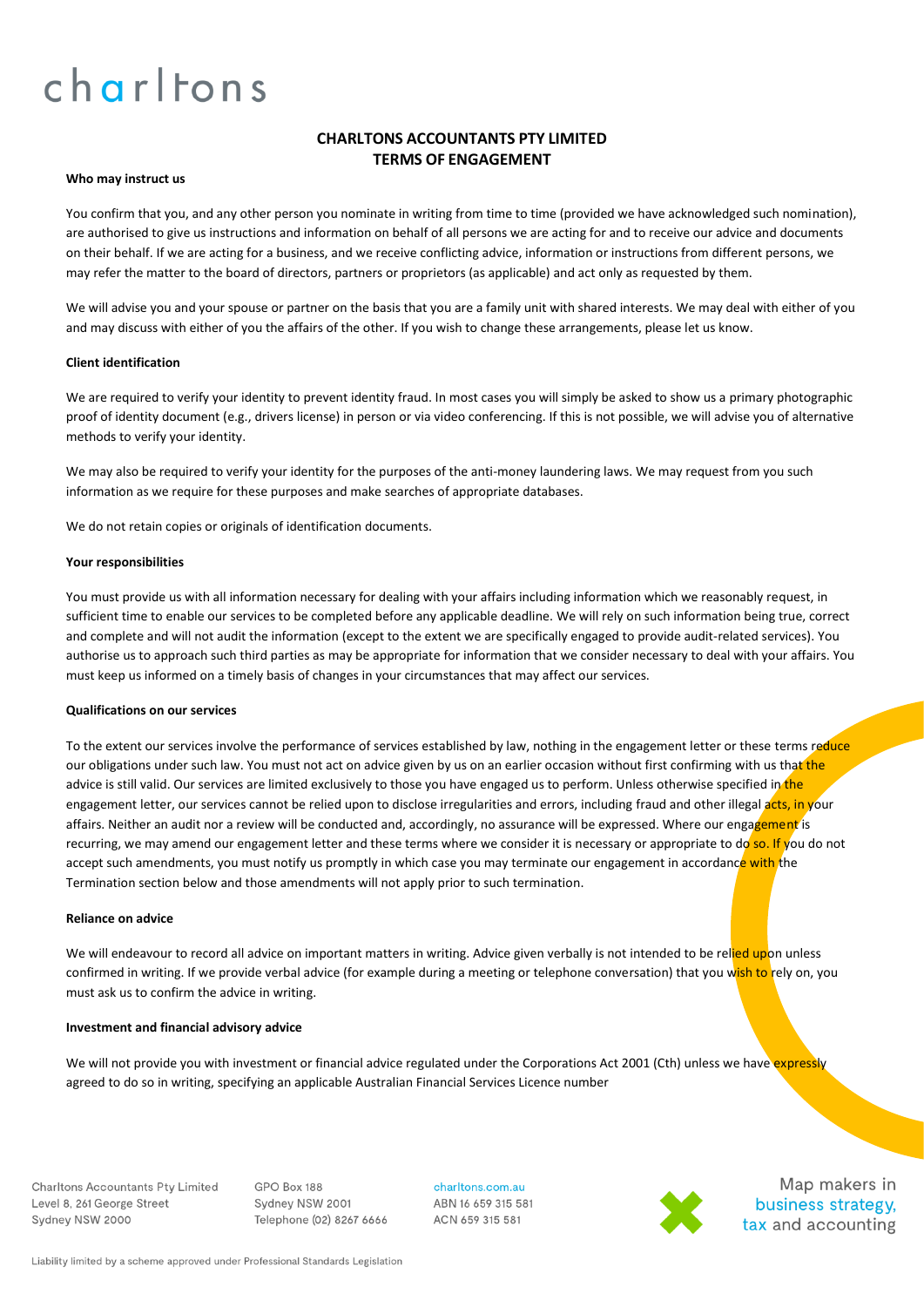### **Professional obligations**

We will comply with the professional and ethical standards of the Accounting Professional and Ethical Standards Board, available at apesb.org.au. This includes APES 110 Code of Ethics for Professional Accountants (including Independence Standards), which among other things contains provisions that apply if we become aware of any actual or potential 'non-compliance with governing laws or regulations' (NOCLAR). Where any such non-compliance poses substantial harm (such as serious adverse consequences to investors, creditors, employees, auditor, group auditor or the public), we may be required to disclose the matter to an appropriate authority.

# **Conflicts of interest**

We will inform you if we become aware of any conflict of interest in our relationship with you (including between the various persons this engagement letter covers) or in our relationship with you and another client. Where conflicts are identified which cannot be managed in a way that protects your interests, then we will be unable to provide further services to some or all of the persons to whom this engagement applies. If this arises, we will inform you promptly. We may act for other clients whose interests are not the same as or are adverse to yours, subject to the obligations of conflicts of interest and confidentiality referred to above.

#### **Fees**

Our fees will be charged on the basis set out in the engagement letter and have been set based on the level of time, skill, responsibility, importance and value of the advice, as well as the level of risk.

If we have provided you with an estimate of our fees for any specific work, this is an estimate only and our actual fees may vary.

We may provide a fixed fee for the provision of specific services. If it becomes apparent to us, due to unforeseen circumstances, that a fixed fee is inadequate, we may notify you of a revised figure and seek your agreement to it.

Our fee estimate assumes that you provide appropriate documentation and access to your team members for the management of our service as set out in this engagement letter. This may include us calling upon you to provide further information. Should this assumption prove incorrect, we would need to discuss the consequences with you and agree on any changes to fees and delivery time which may be required before any substantial or further work is performed.

In some cases, you may be entitled to assistance with your professional fees, particularly in relation to any investigation into your tax affairs by the ATO. Assistance may be provided through insurance policies you hold or via membership of a professional or trade body. Other than where such insurance was arranged through us, you will need to advise us of any such insurance cover that you have. You will remain liable for our fees regardless of whether all or part are to be paid by someone else.

Unless otherwise agreed to the contrary, our fees do not include the costs of any counsel, or other professionals or third parties engaged with your approval.

We may suspend our services or to cease to act for you on giving written notice if payment of any fees is unduly delayed. We intend to exercise these rights only where it is fair and reasonable to do so.

#### **Additional fees**

Work that is performed, disbursements and out of pocket expenses that are incurred which are outside the scope of our engagement will be the subject to additional charges.

Any additional services will be provided to you on a fee for service basis.

Our standard professional fees are (subject to review) excluding GST:

| Principal                |
|--------------------------|
| <b>Senior Consultant</b> |
| Manager                  |
| Supervisor               |
| <b>Senior Accountant</b> |

\$500 per hour **Accountant** \$180-\$230 per hour \$240-\$270 per hour

\$400 per hour **Assistant Accountant** \$150-\$170 per hour \$300-\$350 per hour Bookkeeper \$120-\$140 per hour \$280-\$300 per hour Admin \$85 per hour

If you do not accept our fee estimate but engage our office to provide services, the services will be performed on the basis of the hourly charge rates of our staff involved in the delivery of the service.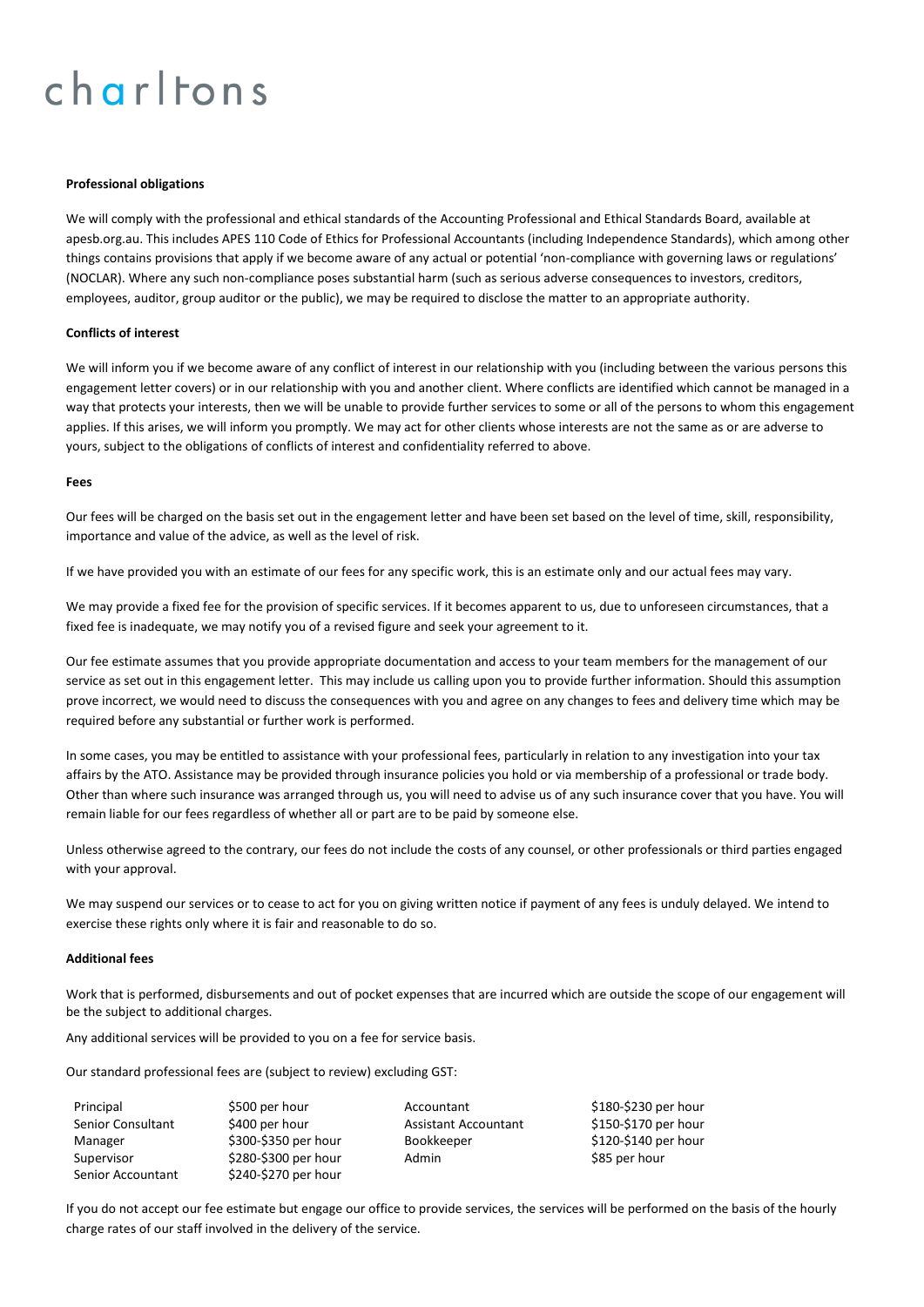If for any reason we do not complete the work you have instructed us to do for you, we will only charge you for the time we have actually spent on your work at the charge rates and for any out of pocket expenses we have incurred for you.

#### **Invoicing and payment**

Each invoice must be paid by the due date shown on it. Our invoices are due for payment within fourteen (14) days of issue.

Retainer agreements are billed monthly in advance in the first week of each month. All other services will be billed in accordance with what was agreed with your Accountant Manager.

In the absence of special arrangements set out in writing and signed by Charltons Accountants Pty Limited, we will render an invoice (at monthly intervals) for any additional costs, charges and disbursements and for each new matter as instructed and verbally agreed by the client which must be paid within fourteen (14) days of invoice.

If you dispute any invoice you must raise that dispute with us as soon as reasonably possible and in any event, within 30 days of the date of invoice.

Whilst any amount of money remains unpaid beyond the normal payment terms in relation to fees, charges or disbursements requested by Charltons Accountants Pty Limited, Charltons Accountants Pty Limited may cease to act for you upon the expiration of fourteen (14) days' notice, or such shorter period as may in all the circumstances be reasonable notice by Charltons Accountants Pty Limited to you.

# **Electronic lodgement / Electronic Funds Transfer (EFT)**

Wherever possible, returns will be lodged electronically with the ATO and any refund will be paid by electronic funds transfer (EFT). By signing your return, you authorise Charltons to lodge the return electronically and to be paid via EFT.

#### **Client money**

We maintain a trust account for dealing with client monies on their behalf. We can only accept money into our trust account on your behalf if you have provided us with a written trust account authority letter which details the authority given to us in relation to that trust money.

#### **Confidentiality**

We will take all reasonable steps to keep your information confidential, except where:

• We need to disclose your information to our service providers (including auditors of client monies if applicable) or regulatory bodies in performing the services, our professional advisers or insurers or as part of an external peer review from time to time. Our files may also be subject to review as part of the quality review program of Chartered Accountants Australia and New Zealand. By accepting this engagement you acknowledge that, if requested, our files relating to this engagement will be made available under this program. We will take reasonable steps to ensure any such recipient (other than a regulatory body) keeps such information confidential on the same basis.

• We are required by law, regulation, a court of competent authority, or those professional obligations referred to above, to disclose the information; or

• You give us permission to disclose the information.

We may retain your information during and after our engagement to comply with our legal requirements or as part of our regular IT backup and archiving practices. We will continue to hold such information confidentially.

We may mention that you are a client for promotional purposes.

#### **Privacy**

You must make all necessary notifications and obtain any necessary consents for us to process personal information you provide to us. We collect and use that personal information for the purposes of providing the services described in the engagement letter to you and we will comply with the Privacy Act 1988 (Cth) when processing that personal information.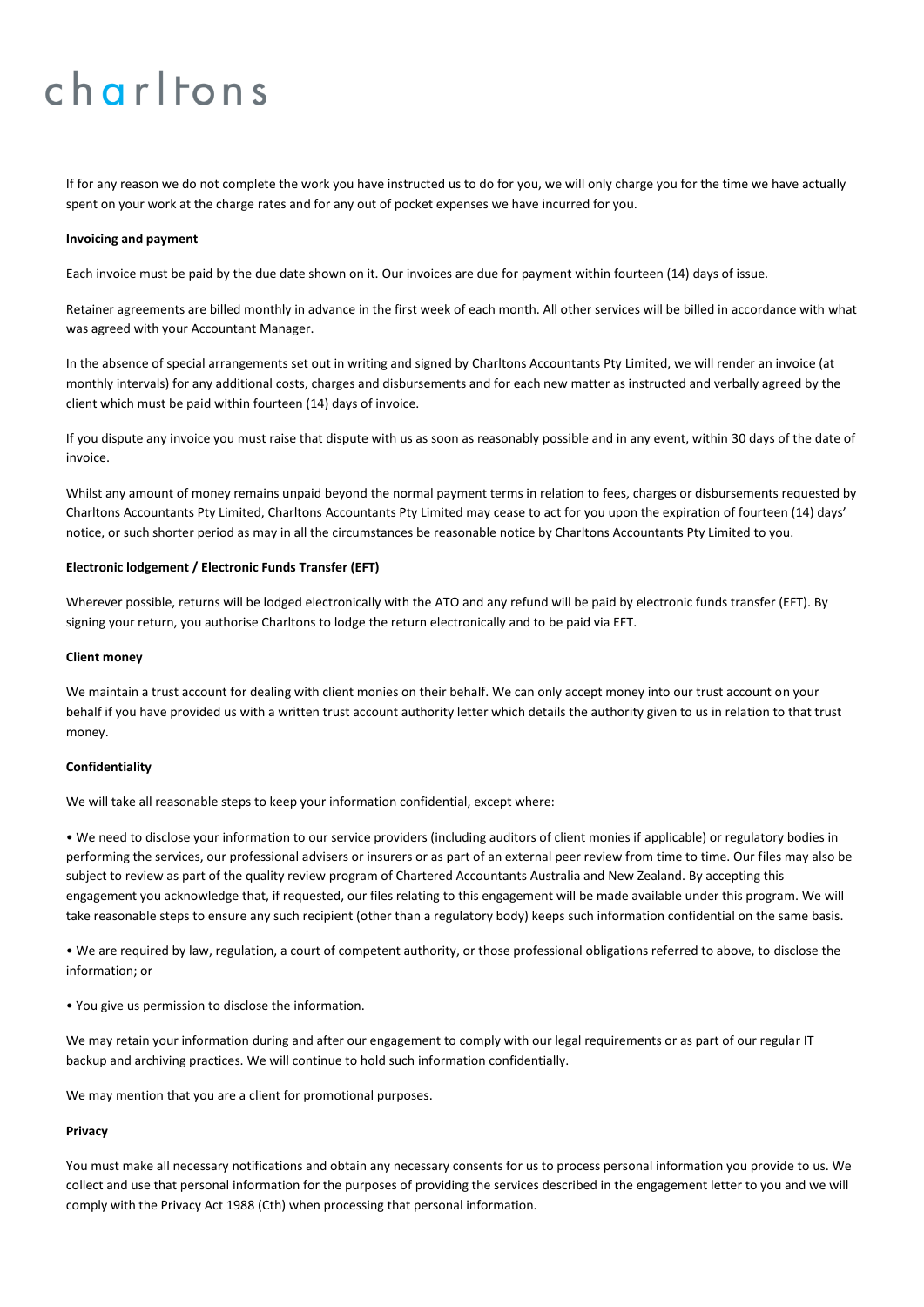Our Privacy Policy can be viewed at<https://www.charltons.com.au/privacy-policy/>

### **Ownership of materials**

We own the copyright and all other intellectual property rights in everything we create in connection with this engagement. Unless we agree otherwise, anything we create in connection with this agreement may be used by you only for the purpose for which you have engaged us. All working papers prepared by us (in any form whatsoever, including physical and electronic) remain our property. We will retain these papers in accordance with our normal record keeping practices and in accordance with our professional and legal obligations. You agree we can use your logos and trade marks for the sole purpose of providing advice to you in connection with the engagement, unless you tell us otherwise.

# **Limitation of liability**

Our liability is limited by a scheme approved under Professional Standards Legislation. Further information on the scheme is available from the Professional Standards Councils' website.

You agree not to bring any claim against any of our principals, partners, directors or employees in their personal capacity.

To the maximum extent permitted by law, we are not liable to you for:

• indirect, special or consequential losses or damages of any kind; or

• liability arising due to the acts or omissions of any other person or circumstances outside our reasonable control, or your breach of these terms.

# **Limitation of third party rights**

Our advice and information is for your sole use, and we accept no responsibility to any third party, unless we have expressly agreed in the engagement letter that a specified third party may rely on our work.

#### **Period of engagement**

Engagement documents will be effective for current and future years unless we issue an amended one to you. We will not deal with earlier periods unless you specifically ask us to do so and we agree.

Unless a new Retainer Agreement is entered into or otherwise cancelled, Retainer Agreements will continue on the same terms until subsequently varied or cancelled.

# **Termination**

Each of us may terminate this agreement by giving not less than 21 days' notice in writing to the other party except where a conflict of interest has arisen, you fail to cooperate with us or we have reason to believe that you have provided us or any other person with misleading or factually inaccurate information, in which case we may terminate this agreement immediately. Termination will not affect any accrued rights.

### **Communication**

You must advise of any changes to your contact details. We may send any communications to the last contact details you have provided. Unless you instruct us otherwise we may, where appropriate, communicate with you and with third parties via email or by other electronic means. The recipient is responsible for virus checking emails and any attachments. There is a risk of non-receipt, delayed receipt, inadvertent misdirection or interception by third parties in any form of communication, whether electronic, postal or otherwise. We are not responsible for any such matters beyond our control.

# **Applicable Law**

Our engagement is governed by NSW law. The courts sitting in NSW will have non-exclusive jurisdiction in relation to any dispute between us.